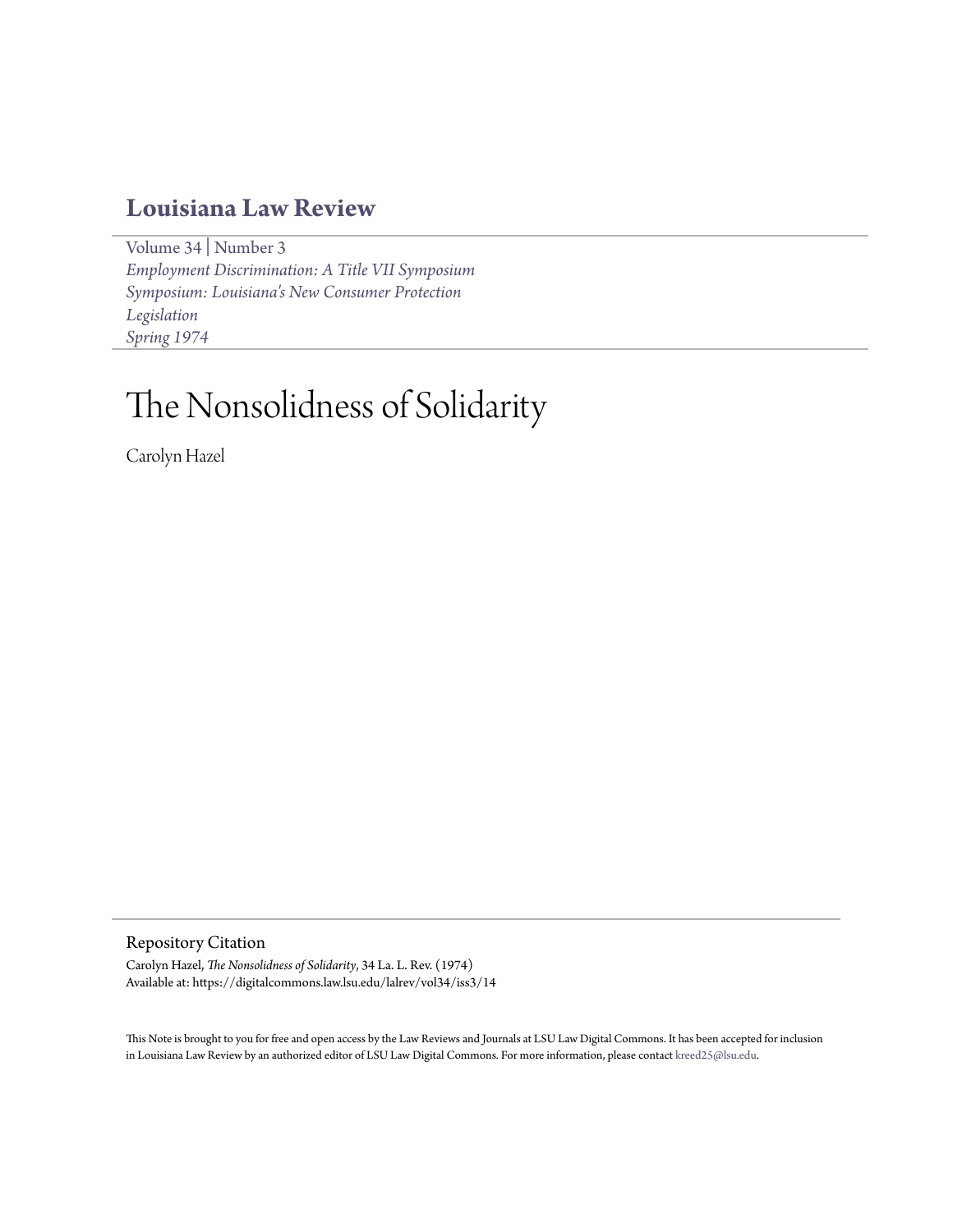## **NOTES**

#### THE **NONSOLIDNESS** OF SOLIDARITY

Plaintiff's child was struck by a car driven by defendant, a minor. In the original suit between plaintiff and defendant's father, the defendant was found free of negligence and the case dismissed. While that suit was pending on application for certiorari to the supreme court, defendant reached majority, and plaintiff initiated against him a second suit based on the same facts. Defendant excepted to the suit on the basis of prescription,' and the court maintained this exception over plaintiff's contention that defendant and his father were debtors *in solido* and that plaintiff's first suit had therefore interrupted prescription. In affirming the dismissal, the supreme court *held* that the father was not solidary codebtor with his minor son for the son's alleged tortious conduct, and that consequently, bringing suit against the father did not interrupt prescription against the son. *Wooten v. Wimberly,* 272 So. 2d 303 (La. 1972).

The concept of solidary obligations originates in Civil Code article 2091 which states that

[tihere is an obligation *in solido* on the part of the debtors, when they are all obliged to the same thing, so that each may be compelled for the whole, and when the payment which is made by one of them, exonerates the others toward the creditor.<sup>2</sup>

This definition of solidary obligations consists of three elements: multiple debtors; liability of each for the whole debt; and release of all by one's payment. The logical import of this article is that any obligation containing these three elements should be an obligation *in solido.* However, this broad definition is significantly limited by article 2093<sup>3</sup> which declares that solidarity cannot be presumed: it must be either expressly stipulated or provided by law. Consequently, solidarity can occur in only two situations: where the parties themselves have indicated either by use of the term *in solido* or otherwise that the obligation contains the required three elements; or where the law

<sup>1.</sup> Defendant also raised exceptions of res judicata, improper division of a cause of action and a plea of collateral estoppel, but the trial court and court of appeal maintained only the pleas of prescription. Wooten v. Wimberly, 272 So. 2d 303, 304 (La. 1972).

<sup>2.</sup> **LA. CIv. CODE** art. 2091.

<sup>3.</sup> **LA. CIv. CODE** art. 2093: "An obligation *in solido* is not presumed; it must be expressly stipulated.

<sup>&</sup>quot;This rule ceases to prevail only in cases where an obligation *in solido* takes place of right by virtue of some provisions of the law."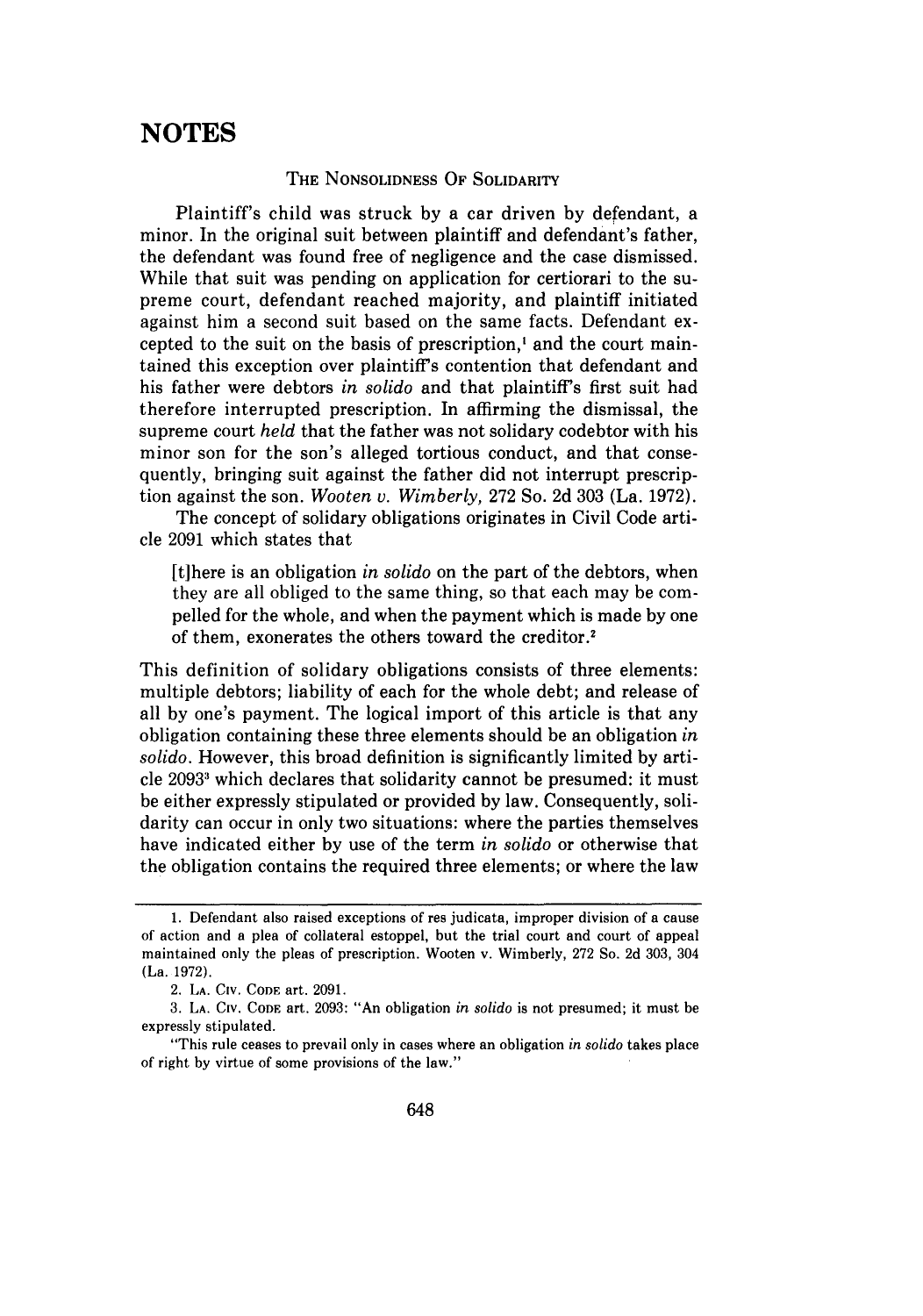provides that these elements exist relative to an obligation. These requisite elements of solidarity should be distinguished from other characteristics described in articles 2091 through 2107, which do not help to identify an obligation as solidary or not, but rather determine the legal effects of solidarity.

Most of the characteristics or legal effects of solidarity are based on the notion that codebtors *in solido* are mandataries of one another.4 Solidary codebtors can be bound either directly or conditionally, depending upon the terms of the agreement or the provision of law.<sup>5</sup> For example, a man may obligate himself solidarily as surety for his codebtor on the condition that his liability not arise until payment first be demanded from the principal debtor and not received. Another characteristic resulting from this mutual mandatary relationship is that suit against one debtor interrupts prescription for his codebtors,<sup>6</sup> as well as serves to put all the codebtors in default.<sup>7</sup> Furthermore, even though the creditor may demand the whole debt from any of the debtors,8 that debtor retains the right of contribution against his codebtors. Therefore, unless the debt is principally his concern,' he can force his codebtors to reimburse him for their virile portion of the debt.'0

The issue in the instant case centered upon identifying the nature of the father and son's obligation in order to determine whether the legal effect of solidarity concerning interruption of prescription applied to the situation. The determination reached by the court was that the dual liability of the father and son" was not solidary and that prescription of the suit against the son was not interrupted by the original suit against the father. However, in reaching this decision, the court seems to have confused some of the legal effects of solidarity with its requisite elements, thereby basing its decision essentially on the inverse argument that, "[tihe legal consequences attaching to solidary obligations properly-so-called do not necessarily extend to the legal responsibilities of the father for the torts of his minor child."<sup>12</sup>

11. The law holds both the minor and his father liable for the minor's offenses and quasi-offenses. LA. CIv. **CODE** arts. **237, 2227, 2315** and **2318.**

<sup>4. 4</sup> Marcade, Explication Theorique et pratique du Code Civil n°592, at 490. (7eme ed., 1873).

<sup>5.</sup> LA. Civ. CODE art. 2092; cf. LA. CIV. **CODE** art. 3045.

*<sup>6.</sup> Id.* art. 2097.

<sup>7.</sup> *Cf.* **LA.** CIv. **CODE** arts. **1912,** 2046, 2047, 2096.

<sup>8.</sup> LA. CIv. CODE art. 2094.

**<sup>9.</sup>** *Id.* art. 2106.

<sup>10.</sup> *Id.* art. 2104.

<sup>12.</sup> Wooten v. Wimberly, **272** So. **2d** 303, 307 (La. 1972).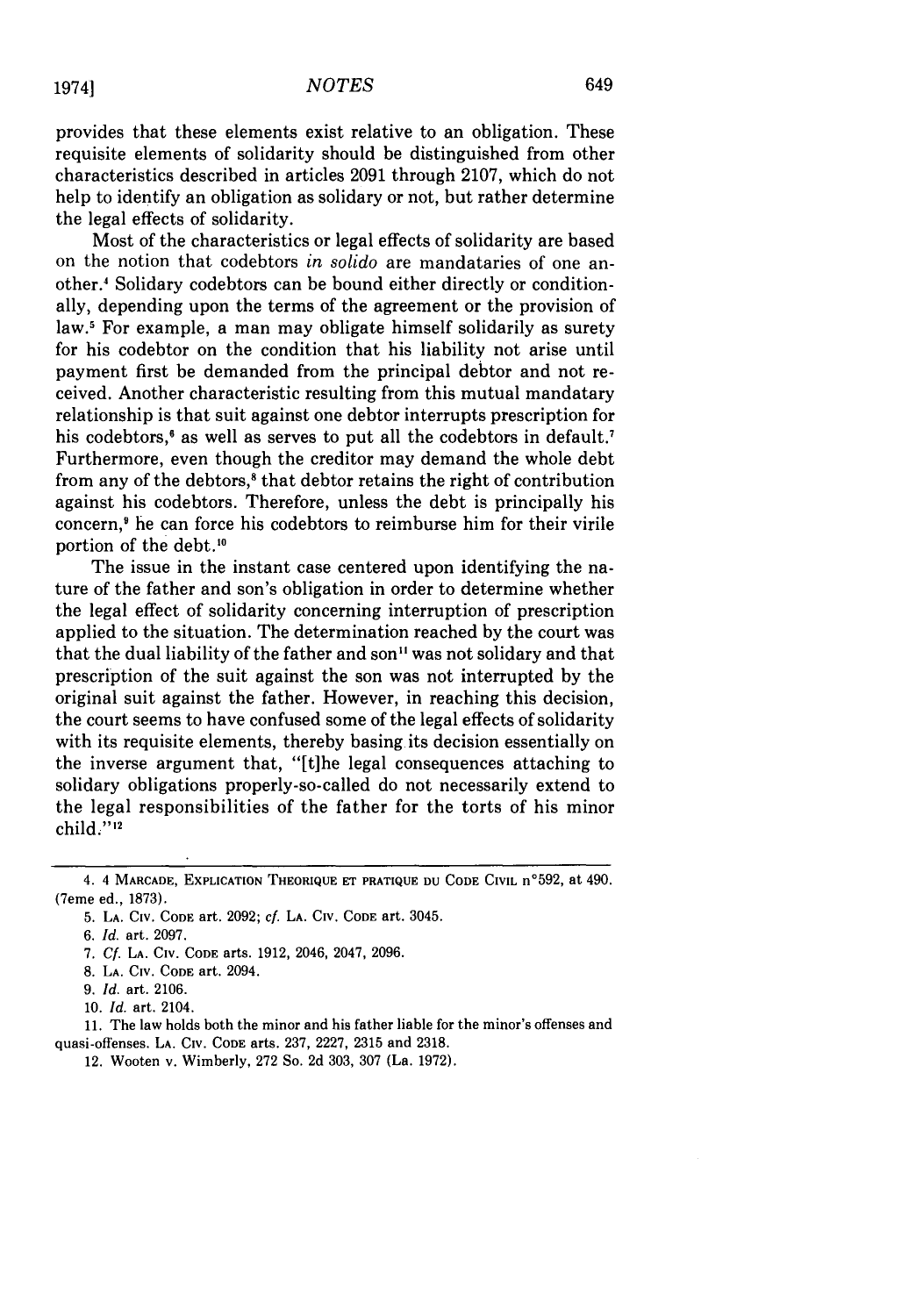One of the legal consequences of the father's liability under article 2318's found by the court to be inconsistent with the nature of solidarity concerned article 3552<sup>14</sup> which provides that acknowledgement of a debt by one debtor *in solido* interrupts prescription against the debt for his codebtors.<sup>15</sup> The court determined in this case that the minor's admission of fault would not constitute acknowledgement serving to interrupt prescription, basing its decision primarily on a 1948 case, *Cox v. Shreveport Packing Co.,'"* which held that a master is not solidarily liable with his servant for the latter's torts. Even though *Cox* in no way involved the liability of the parent and child, the court in that case analogized the master's liability to that of the father and found them both.not solidary on the basis that solidarity was not expressly stipulated as required by article 2093. Regardless of whether this characteristic is applicable," the court's reverse reasoning is evident: it attempted to identify the obligation according to its legal effects when in actuality the legal consequences of an obligation can properly be determined only after the obligation is identified.

Another argument advanced by the court was that the son could not avail himself of the advantages of debtors *in solido* granted by article 2103,<sup>18</sup> which ordinarily extends to a debtor having satisfied a debt *in solido* the right to force his codebtors to contribute their virile portions, even to the extent of making them third party defendants in a suit on the debt by the creditor:

[I]t is plain that a minor son who discharges a debt created by his own independent tortious conduct cannot claim contribution

15. Wooten v. Wimberly, 272 So. 2d 303, 306 (La. 1972).

16. 213 La. 53, 34 So. 2d 373 (1948).

17. The court in *Cox v. Shreveport Packing Co.,* 213 La. 53, 59, 34 So. 2d 373, 375 (1948), gave no basis for its decision that article 3552 was inapplicable to the dual obligation of parent and child for the child's torts, and even suggested that the article might apply only to contractual obligations.

18. **LA.** CIv. **CODE** art. 2103: "When two or more debtors are liable *in solido,* whether the obligation arises from a contract, a quasi-contract, an offense, or a quasioffense, it should be divided between them. As between the solidary debtors, each is liable only for his virile portion of the obligation." (Emphasis added).

**<sup>13.</sup> LA.** CIv. CODE art. 2318: "The father, or after his decease, the mother, are responsible for the damage occasioned by their minor or unemancipated children, residing with them, or placed by them under the care of other persons, reserving to them recourse against those persons. The same responsibility attaches to the tutors of minors."

<sup>14.</sup> **LA. Civ. CODE** art. 3552: "A citation served upon one debtor *in solido,* or his acknowledgment of the debt, interrupts prescription with regard to all the others and even to their heirs."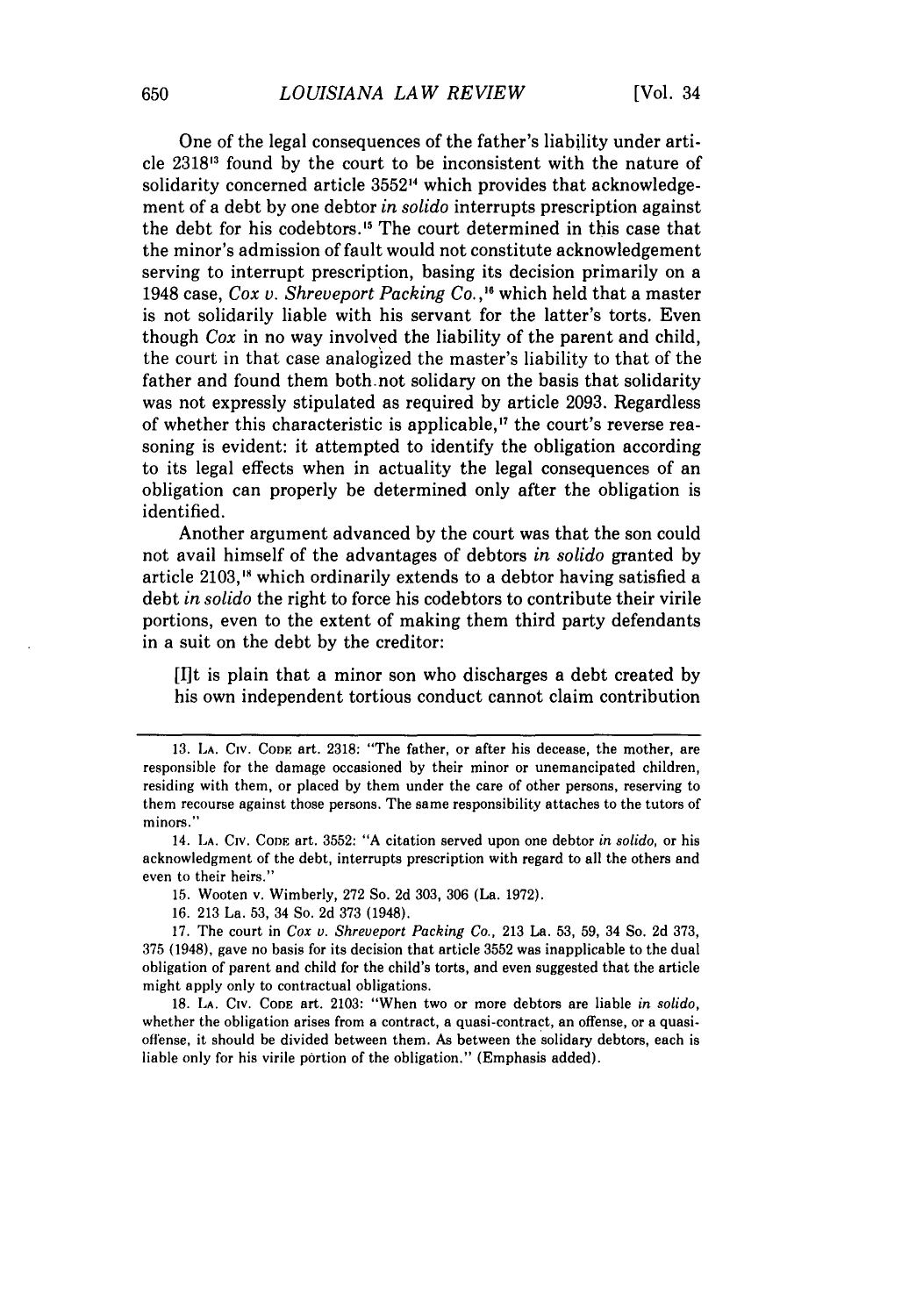from his father, who had no part in the tortious action but who is nevertheless responsible under Article 2318.<sup>19</sup>

The court's observation is certainly correct, but the unavailability of contribution is not, in this case, inconsistent with the nature of solidarity. Though the right of contribution is generally available to codebtors *in solido,* article 2106 notes an exception to this rule:

If the affair for which the debt has been contracted *in solido,* concern only one of the co6bligors *in solido,* that one is liable for the whole debt towards the other codebtors, who, with regard to him, are considered only as securities.<sup>20</sup>

Instead of the reverse reasoning applied by the court, a more pertinent consideration would seem to be whether the father's liability under article 2318 contained the requisite elements of solidarity prescribed in articles 2091 and 2093. Since the law holds both the father and minor son liable for the son's torts, the first three elements given in article  $2091$  are easily evident,<sup>21</sup> and not discussed by the court. However, the other requirement, that solidarity not be presumed unless provided by law, is more questionable, and the court did attempt to determine whether it was present in this case.

The court's analysis of this requirement began with its initial observation that solidarity must be created by either contract, testament or operation of law, and that since the paternal relationship involves neither contract nor testament, the solidarity, if it existed, must have been established by law.<sup>22</sup> The court then determined that even where the elements of solidarity are established by law, article 2093 requires that solidarity be expressly stipulated in the particular provision assigning liability. Therefore, since article 2318 which provides legal basis for the father's liability does not indicate solidarity, his liability cannot be deemed *in solido.*

The disquieting effect of the court's decision is that it has found a situation where the law clearly indicates that two different persons are equally and independently responsible for the same debt, and where payment by one would exonerate the other, but has found the obligation thereby created not to be *in solido* because no statute expressly stipulates its solidarity as provided in article 2093. However, the court's interpretation of article 2093, as applicable to a

20. **LA.** CIv. CODE art. 2106.

<sup>19.</sup> Wooten v. Wimberly, 272 So. 2d 303, 307 (La. 1972).

<sup>21.</sup> Multiple debtors, responsibility of each debtor for the whole debt and exoneration for all debtors upon payment by one.

<sup>22.</sup> Wooten v. Wimberly, 272 So. 2d 303, 305 (La. 1972).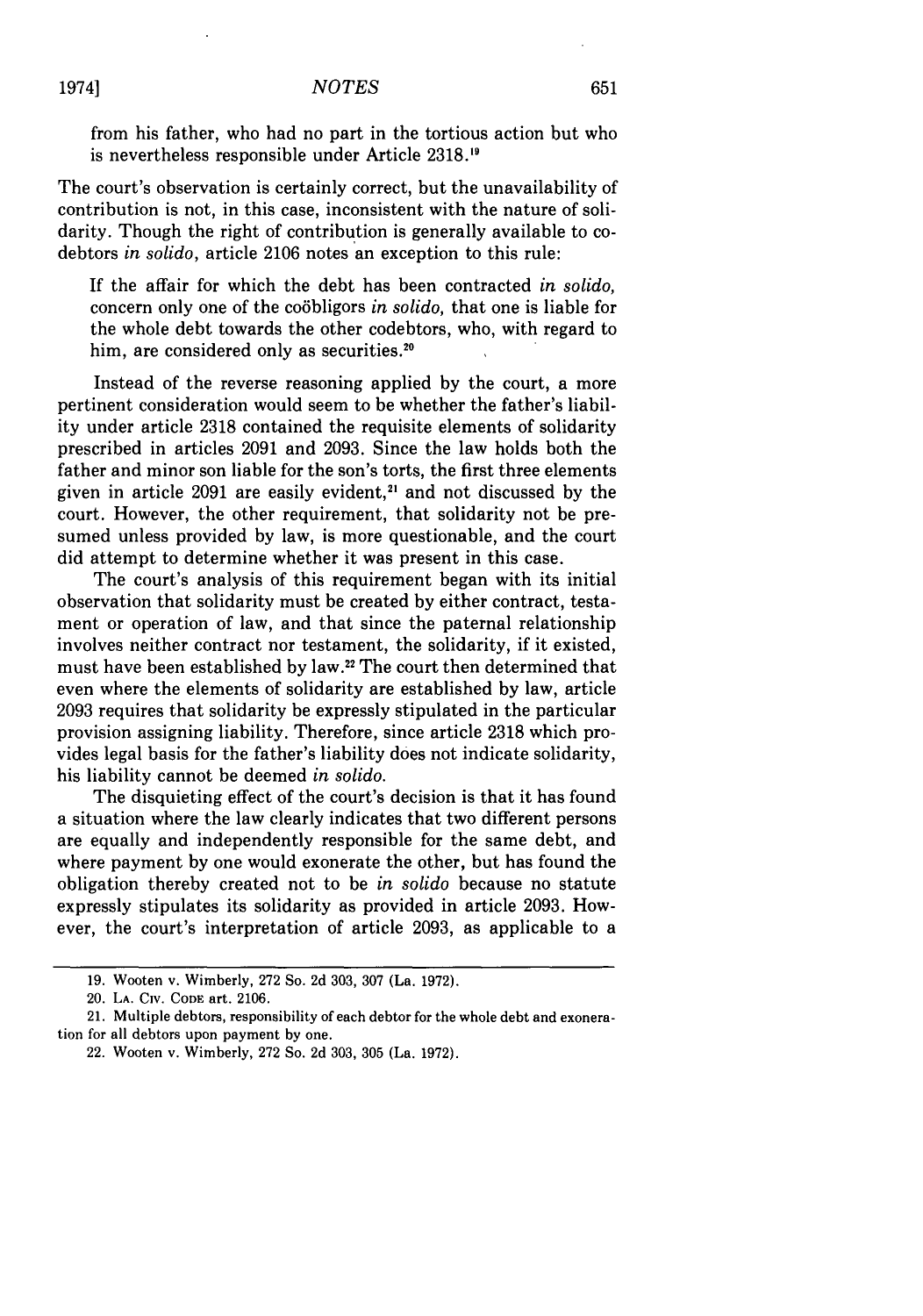situation like the instant case where solidary liability is provided by law, seems inconsistent with both grammatical construction and traditional interpretation. The article first states the rule that an obligation *in solido* cannot be presumed and that it must be expressly stipulated; then the second paragraph notes an exception when the solidarity takes place by some provision of law. Certainly an obvious construction of this article, if not the most apparent, is that the entire rule of the first paragraph is inapplicable when solidarity results from provision of law rather than by contract, and that consequently no express stipulation of solidarity is necessary in such cases. Therefore, where the law expressly requires that several persons be equally and independently liable for one debt and provides as well that if one pays the debt, the others are exonerated, then solidarity is provided by law and the rule of express stipulation "ceases to prevail."<sup>23</sup> Furthermore, this latter construction has been given article 1202 of the French Civil Code, of which our article 2093 is a virtually verbatim translation, by both legal commentators and the courts.

The legal responsibility which may be imposed on several persons jointly is in solidum only in cases expressly or impliedly provided by law.

The first paragraph of Article 1202 dealing with conventional solidarity, requires that it be expressly stipulated. But it is otherwise with regard to the second paragraph of the same article which, dealing with legal solidarity, admits it in all cases where it results from a provision of law, without requiring an express declaration.<sup>24</sup>

Planiol also recognizes this broader construction for legal solidarity, not only in the article itself, but also in the application given it by the courts:

It is precisely because it is possible to attach several legal solutions to a number of primary principles that the courts have been able to give a very broad extension to the area of passive solidarity, in spite of the rule of article 1202: they have used in a most forceful fashion, the argument of analogue, and have admitted solidarity, because in an analogous situation, it had been established by law.<sup>25</sup>

<sup>23.</sup> **LA.** CiV. **CODE** art. 2093.

<sup>24. 4</sup> **AUBREY AND RAU,** COURS **DE** DROIT **CIVIL** FRANCAIS n°298b (La. St. L. Inst. transl., 1971).

<sup>25. 2</sup> **PLANIOL, TRAITE ELEMENTAIRE DE DROIT CIVIL** n°1856 (12erne ed., 1952). (Translated **by** the author.)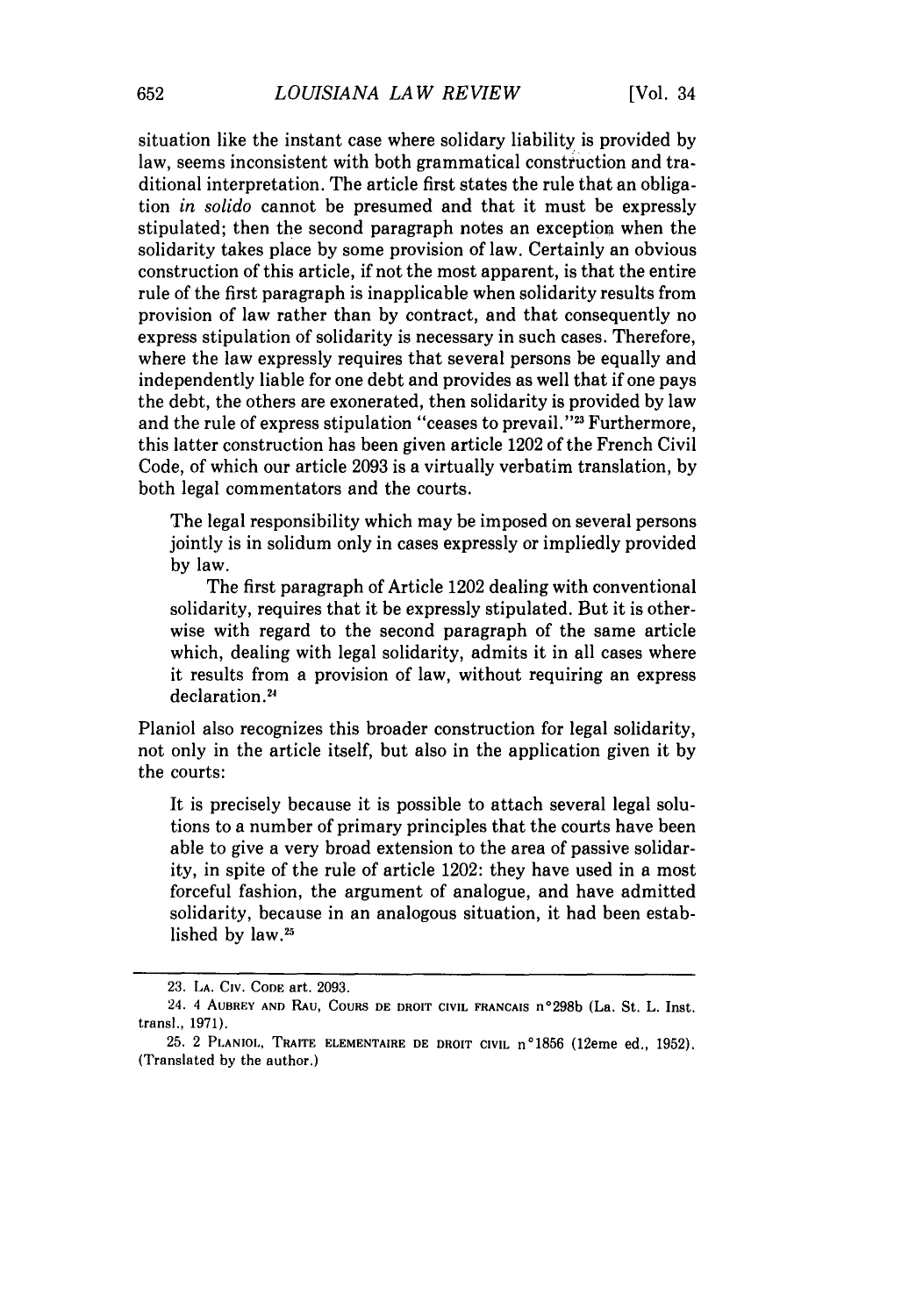Not only does this construction of article 2093 appear sounder doctrinally than the court's interpretation, but it also eliminates the inconsistency with the Code's definition of solidarity that plagues the court's analysis.

As ably pointed out and discussed by Justice Tate in his concurring opinion,<sup>26</sup> the court's decision is "probably correct for the wrong reasons, **"<sup>2</sup> <sup>7</sup>**resulting primarily from the hard facts of the case. In spite of the obviously fair result, however, the decision has misconstrued a principle in the doctrine of solidarity so as to further complicate the use and understanding of the concept in our law. As Justice Tate predicted,<sup>28</sup> the results of this complication have rapidly appeared as courts have tried to apply the principles as interpreted by the supreme court in *Wooten.* For example, in the recent Third Circuit case, *Tabb v. Norred,29* plaintiff attempted to argue on the basis of *Wooten* that if the defendant father and son were not solidarily liable for the tort committed by the son, then the father was not entitled to enforce contribution from the son's joint tortfeasor, and thereby reduce his liability to one-half the total damages awarded. In spite of this logical extension of the *Wooten* holding, the court rejected the plaintiff's contention and attempted to describe the parent's liability for a child's torts:

We believe Article 2318 of the Civil Code imposes liability on the father for the full amount of the damage occasioned by his minor child. The child, of course, is also liable for the full amount of such damages. Either the father or the child may be compelled to pay the whole debt, we think, and payment by one will exonerate the other.<sup>30</sup>

This description of the parent's liability under article 2318 from *Tabb* appears to parallel precisely the definition of obligations *in solido* in article 2091, in spite of the express holding in *Wooten* that such liability is not solidary. As confusing as the doctrine of solidarity is to Louisiana practitioners, it is unfortunate that the court has increased that confusion by adding the inconsistency of its rule in the instant case, that not all obligations conforming to the Code's definition of debts *in solido* in articles 2082 and 2091 are actually solidary,

19741

- 29. 277 So. 2d 223 (La. App. 3d Cir. 1972).
- 30. *Id.* at 232.

<sup>26.</sup> Wooten v. Wimberly, 272 So. 2d 303, 307 (La. 1973) (concurring opinion).

<sup>27.</sup> *Id.* at 310.

<sup>28.</sup> *Id.* at 311.